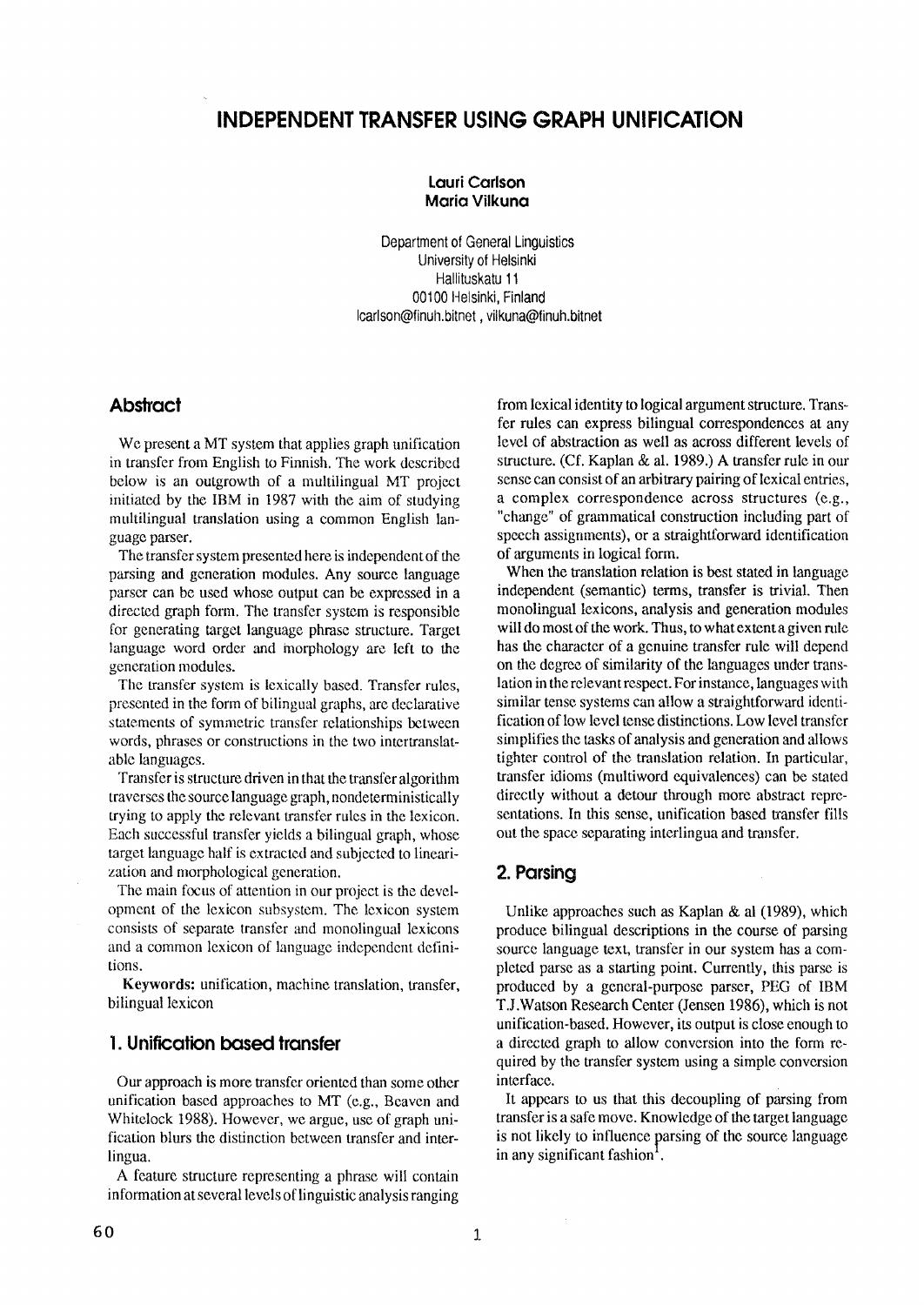#### **3. lhe transfer system**

Our transfer system consists of two modules. A declarative module defines translation correspondences of individual phrases, structures and features. The information is given in bilingual (or multilingual) transfer dictionaries.

An algorithmic module actually builds the correspondence structure out of the source language f-structure and the transfer dictionaries. This component ensures that all necessary alternatives are considered and the relevant information is incorporated into a correct location in the correspondence structure.

We discuss these two modules in turn.

# **3.1. The transfer lexicon**

A leading idea of the lexicon system is the separation of four different lexicons as follows:



DGLEX is a lexicon of general linguistic definitions of terms. There are two monolingual lexicons, ELEX and FLEX, and a bilingual transfer lexicon, TFLEX. The monolingual lexicons depend on DGLEX, and TFLEX can refer to the other three. No further dependencies are allowed. This increases the independence between the component lexicons and makes them reusable for multilingual translation.

The descriptions in both monolingual lexicons are kept independent of one another and linguistically motivated. Complex and ad hoc statements belong in TFLEX; it cannot be expected that all bilingual intertranslatability relations should follow linguistic generalizations. Correspondingly, we may distinguish two kinds of multi-word expressions. Language-internal idioms (e.g., *keep tabs* in English) are given in the monolingual lexicons, whereas the other type, which might be called "transfer idioms", are referred to at the level of transfer entries only  $(e.g.,)$ *have access to,* which translates into one Finnish verb).

#### **3.2. The specification language**

The linguistic description language has two levels, an internal representation in terms of attribute value graphs, and a definition language consisting of templates abbreviating such graphs. As examples of the latter, consider the simple entries below.

```
(1) (discuss v simpleobj-e)
(2) (keskustella v simpleobl-ela)<br>(3) (discuss (e (@ e::discuss))
                  (e (e \t i:discuss))(f (@ f: :keskusteila) ) 
                  tra)
```

```
[E: [LEX:BE
    CAT:VERB 
    SUBJ:#3[E: [LEX:IT
                 CAT:PRON 
                 SEM:#2[ANIM:F 
                         HUM:f']] 
             E:[LEX:SE 
                 CAT:PRON 
                 CASE : EI,A 
                 SEM:#2]] 
    VCOMP:#4[E: [LEX:DISCUSS 
                  CAT:VERB 
                  SUBJ:#3 
                  PRED: [ARG1:
                         #5[E:[LEX:*NONE*] 
                            F:[LEX.*NONE*SEM:[HUM:T]]] 
                         ARG2:#3 
                         ARG3:*NONE *] 
                  VFORM:PASTPART 
                  VOICE:PASS] 
              F:#I0[LEX:KESKUSTELLA 
                     CAT:VERB 
                     THEMA:#3 
                      SUBJ : # 5 
                     OBL:#3 
                     PRED: [ARG1:#5
                             ARG2:#3 
                             ARG3:*NONE*] 
                      VFORM:FINITE 
                      VOICE:PASS]] 
    PRED:[ARGI:#4 
           ARG2:*NONE* 
           ARG3:*NONE*] 
    VFORM:FIN!TE 
    VOICE:PASS] 
F:#!0]
```
Fig. 1: Simplified TFS of "it was discussed" (next page)

The entries are from ELEX, FLEX, and TFLEX, respectively, and together they specify the transfer relation between English *discuss* and its Finnish equivalent *keskustella.* (The transfer entry is shown expanded into graph form in fig. 4.)

The graph formalism we use is a standard attribute value unification formalism except for the use of cyclic graphs. The graph specification language extends the template language used in D-PATR in the following respects:

- Compile-time disjunction is included
- Parametric templates are included

#### **3.3. Transfer feature structures (TFS)**

The transfer relation between source and target language feature structures could be represented in different ways. Separate feature structures could be set up for the source language and the target language, and an explicit transfer relation between these two structures could be defined (Kaplan & al. 1989). in our system, there is only one larger transfer feature structure (TFS) which includes both feature structures and specifies the explicit transfer relation for intertranslatable phrases of source and target languages.

The TFS contains extra levels of attributes for the source and target language. Intertranslatable phrases form subdescriptions which have two altributes, one for each language. The values of these attributes are always trans-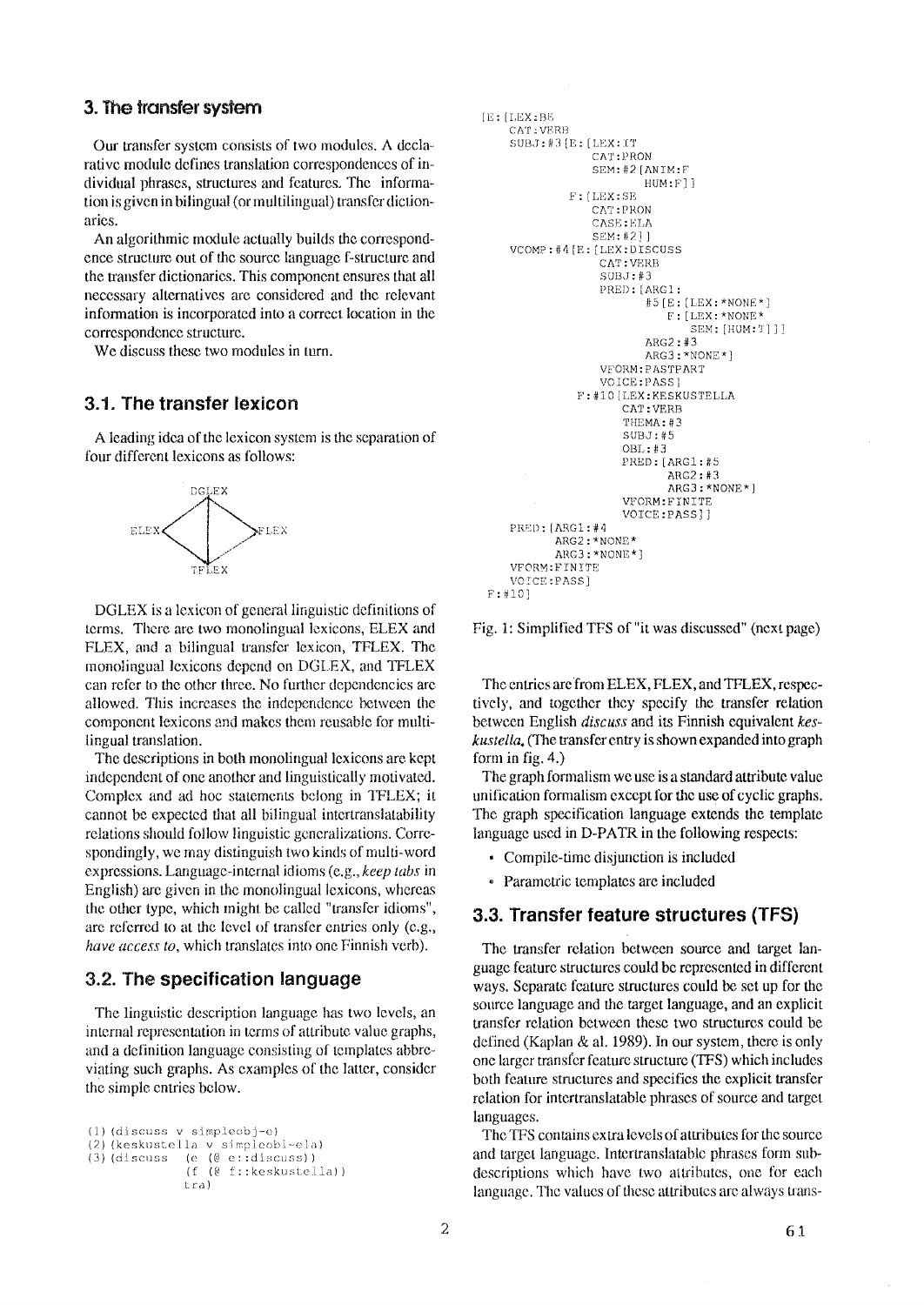```
[F:#10[LEX:KESKUSTELLA 
       CAT:VERB 
       THEMA:#3[F:[LEX:SE 
                     CAT:PRON 
                     CASE:ELA 
                     SEM:#2[ANIM:F 
                             HUM:F]]]
       SUBJ:#5[F:[LEX:*NONE* 
                    SEM: [HUM:T]]]
       OBL:#3 
       PRED: [ARGI:#5 
              ARG2:#3 
              ARG3:*NONE*] 
       VFORM:FINITE 
       VOICE:PASS]]
```
**Fig. 2: Simplified Finnish FS of 'It was discussed'** 

lations of each other, and they may share values of com**mon features and especially component phrases which, in turn, are translations of each other.** 

An example of a translation relation expressed in one **feature structure is given in fig. 1. This structure contains the feature descriptions of both the English and Finnish sentences and coreferential links that bind the corresponding units together.** 

**Monolingual feature representations can be read off the**  bilingual one by omitting all attribute-value pairs where

[E:[TENSE:#I]  $F:$ [TENSE:#1]]

**Fig. 3: Simple tense transfer rule** 

```
[E:[LEX:DISCUSS 
    CAT:VERB 
    SUBJ:#2[E:[DUMMY:F]] 
    OBJ:#3[F:[CASE:ELA]] 
    PRED: [ARGI:#2 
           ARG2:#3 
           ARG3:*NONE*] 
F:[LEX:KESKUSTELLA 
   CAT:VERBSUBJ:#2 
   OBL:#3 
   PRED: [ARGI:#2 
          ARG2:#3 
          ARG3:*NONE*]]]
```
**Fig. 4: Partial transfer rule for "discuss"** 

```
IR:ILRY:RRSUBJ:#2 
    VCOMP:#5[E:[SUBJ:#2 
                 BY-PASS:F 
                 VFORM:PASTPART 
                 VOICE:PASS] 
              F:#1[THEMA:#2 
                    SUBJ: [F:[LEX:*NONE* 
                              SEM: [HUM:T]]]
                    VOICE:PASS 
                    NOMOBJ:T] ]
```
**Fig. 5: Simplified transfer rule for agentless passive** 

the attribute is the name of the other language. The **Finnish language subgraph of the previous example is given in fig. 2.** 

# **3.4. Transfer rules**

**A transfer rule in this approach is formally just another transfer feature structure, similar to the bilingual structure. It is a partial specification of an acceptable intertranslatability relation. The rule is applied to a TFS by unifying it with a specified node in the "ITS. The transfer process consists simply of adding of further information into a partially described instance of the transfer relation. There is no formal distinction between lexical and grammatical transfer rules. Examples of different types of rule are given in figures 3-5.** 

**Some aspects of our linguistic description will be briefly described. In monolingual lexicons, shills in grammatical function like the English active and passive are described as different Iinkings of arguments to grammatical functions, in this case, the subject and the object function.** 

**In transfer of complement-taking elements, we can then for the most part rely on the simple rule "equate argu**ments", which results in correct bilingual corresponden**ces given the language-particular linkings. For example, the verb** *disc~s* **(fig. 4) rakes as its second argument a direct object in English but an oblique complement in**  Finnish, but this language-particular information need not **be recapitulated in the transfer entry.** 

**There are also translation equivalents whose arguments do not match, and these receive slightly more complex transfer rules where argument equations are expressed separately.** 

**Graph unification descriptions are particularly simple and effective where the relevant structures consist of**  predicates taking a restricted number of unique argument **types, such as subject, object, or sentential complement.** 

**Adjuncts, which may have multiple instantiations for each head, need a different treatment. Each of the adjuncts has a unique modifiend (modif = the modified word),** 

```
#1[E: [LEX:EXAMPLE
       CAT : NOUN 
       ADJT:#2[E: [LEX:ADDITIONAL 
                     CAT : ADJ 
                     PRED: [ARGI:#1 
                             ARG2 : *NONE': 
                             ARG3 : *NONE*] 
                     ADJT : 
                           [E: [CAT :ADV 
                                MODIF:#2]] 
                     MODIF:#I] 
                 F: [LEX:LISA 
                     CAT : NOUN 
                     ADJT : [F : *NONE*] 
                     MOD IF : # i 
                     NUM:SG] ] 
        NUM:PL 
        PERS : 3 
    F: [LEX : ES IMERKKI 
        CAT:NOUN] ]
```
**Fig. 6: A cyclic** TFS